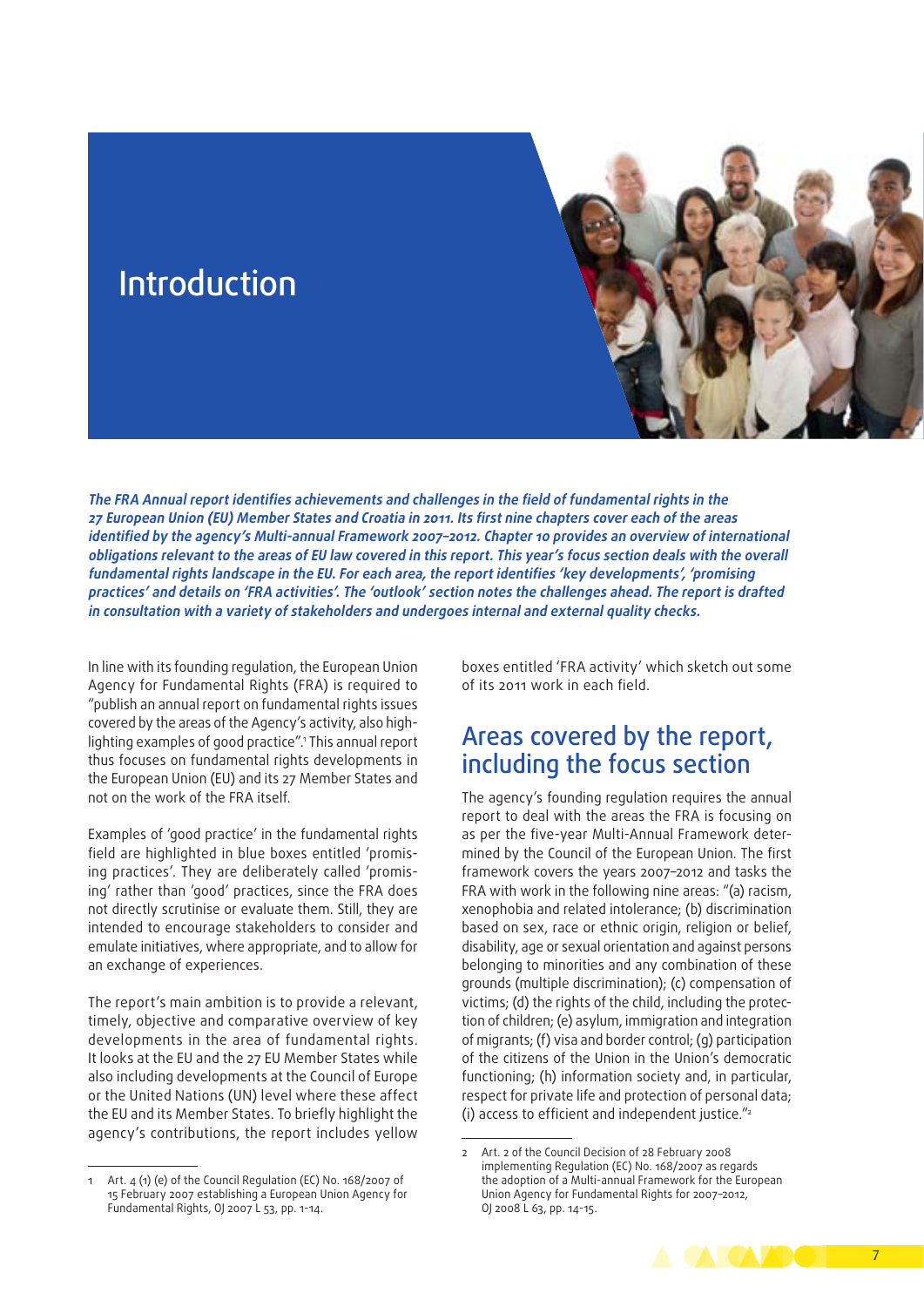These nine areas translate, for the purpose of the FRA Annual report, into nine chapters grouped into four sections that reflect different 'titles' of the European Union Charter of Fundamental Rights. To differentiate the Charter titles – Freedoms (Title II); Equality (Title III); Solidarity (Title IV); Citizens' Rights (Title V) and Justice (Title VI) – the FRA uses a colour code. The annual report chapters, covering several titles of the Charter, are therefore colour coded as follows:

- **1. Asylum, immigration and integration**
- **2. Border control and visa policy**
- **3. Information society and data protection**
- **4. The rights of the child and protection of children**
- **5. Equality and non‑discrimination**
- **6. Racism and ethnic discrimination**
- **7. Participation of EU citizens in the Union's democratic functioning**
- **8. Access to efficient and independent justice**
- **9. Rights of crime victims**

## **10. EU Member States and international obligations**

Chapter 10 was introduced in last year's annual report, following positive feedback from the European Parliament on the former annex on international obligations.3 The chapter is part of an effort to underline the multilevel relevance of fundamental rights: an efficient protection of fundamental rights is only possible if local, national, European and international norms and administrations all efficiently interact. In order to raise awareness of the international dimension of fundamental rights, this chapter is updated in each annual report, making it a regular feature compared with the other chapters which might change with the adoption of a new Multi-annual Framework.4

With the current Multi-annual Framework drawing to a close, the annual report takes a step back in this year's focus section and looks at the overall picture of the protection of fundamental rights. So, after last year's focus sec‑ tion on 'Roma in the EU – a question of fundamental rights implementation', this year's is on 'Bringing rights to life: the fundamental rights landscape in the European Union'. The focus examines a dynamic period for the protection of fundamental rights within the European Union. It describes, in an accessible manner, how the overall 'landscape' looks and describes how the different layers, rights, procedures and institutions interact and where the FRA adds value.

## A multi‑modular approach

Fundamental rights cover all areas of human life. Different groups of rights are of interest to different groups of persons. This report, therefore, applies a multi‑modular approach allowing single chapters to stand alone. Every chapter has a separate introduction, which summarises the key developments over the past year in that field, as well as an outlook, which outlines the major fundamental rights challenges to be expected in the immediate future, in 2012 and just beyond. As in the past, emphasis is placed on properly substantiating and referencing all the statements in the report. Each chapter also has a separate and full bibliography. This is important because 90 % of the non‑governmental organisations (NGOs), which answered the 2011 consultation with civil society on the FRA Annual report, said that they use the report as a reference for further analysis.

This multi-modular approach does not, however, change the fact that the chapters are interlinked and that many of them should be read in combination with others. The chapter on access to justice looks at a cross‑cutting topic which is of relevance to all fundamental rights, while the chapter on racism and the one on equality are, of course, tightly interwoven. Other chapters are to be read in tandem with others because certain elements are covered in both but to a different degree or from a different angle. This is the case, for instance, with the chapter on the rights of the child and the chapter on the rights of crime victims, both of which look at human trafficking. Another example is the integration of third-country nationals, which is examined in the chapter on asylum, immigration and integration, while the integration of Roma and other disadvantaged groups is analysed in the chapter on racism and ethnic discrimination. The chapters all make reference to international agreements. A full overview of progress as regards ratification and signatures of the relevant international instruments is given in the chapter on EU Member States and international obligations. And, of course, the focus section on the EU's fundamental rights landscape complements all the other chapters of the annual report.

The annual report is accompanied by a stand-alone summary – *Highlights 2011* – entitled *Fundamental rights: key legal and policy developments in 2011*. It reproduces the key developments of each area covered, which introduce every chapter in the annual report



<sup>3</sup> European Parliament, *Report on the situation of fundamental rights in the European Union (2009) – effective implementation after the entry into force of the Treaty of Lisbon,* (2009/2161(INI)), A7-0344/2010, para. 32.

European Commission, Proposal for a Council decision establishing a Multi-annual Framework for the European Union Agency for Fundamental Rights for 2013–2017, COM(2011) 880 final, 13 December 2011.